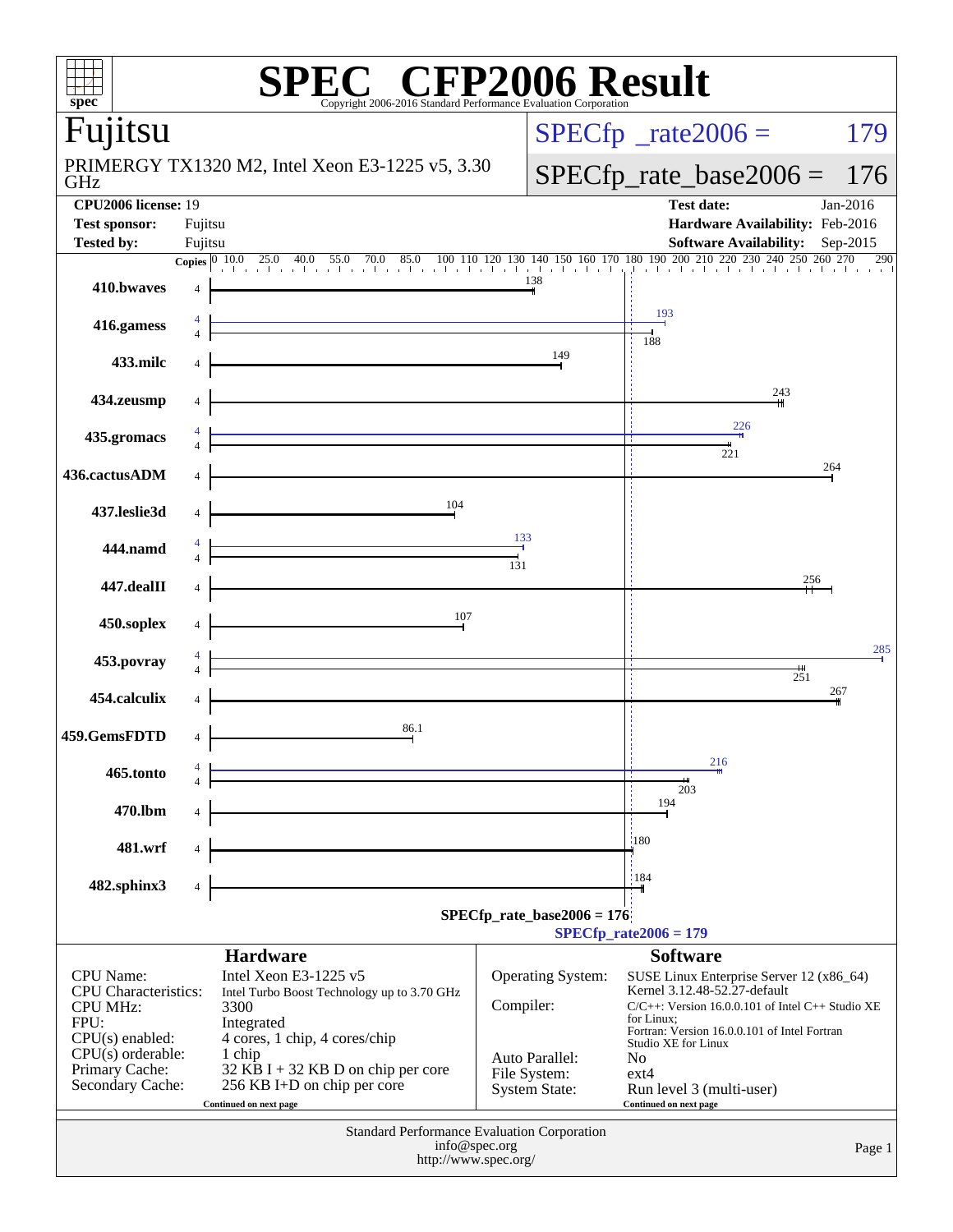

# Fujitsu

GHz PRIMERGY TX1320 M2, Intel Xeon E3-1225 v5, 3.30  $SPECTp\_rate2006 = 179$ 

# [SPECfp\\_rate\\_base2006 =](http://www.spec.org/auto/cpu2006/Docs/result-fields.html#SPECfpratebase2006) 176

#### **[CPU2006 license:](http://www.spec.org/auto/cpu2006/Docs/result-fields.html#CPU2006license)** 19 **[Test date:](http://www.spec.org/auto/cpu2006/Docs/result-fields.html#Testdate)** Jan-2016 **[Test sponsor:](http://www.spec.org/auto/cpu2006/Docs/result-fields.html#Testsponsor)** Fujitsu **[Hardware Availability:](http://www.spec.org/auto/cpu2006/Docs/result-fields.html#HardwareAvailability)** Feb-2016 **[Tested by:](http://www.spec.org/auto/cpu2006/Docs/result-fields.html#Testedby)** Fujitsu **[Software Availability:](http://www.spec.org/auto/cpu2006/Docs/result-fields.html#SoftwareAvailability)** Sep-2015 [L3 Cache:](http://www.spec.org/auto/cpu2006/Docs/result-fields.html#L3Cache) 8 MB I+D on chip per chip<br>Other Cache: None [Other Cache:](http://www.spec.org/auto/cpu2006/Docs/result-fields.html#OtherCache) [Memory:](http://www.spec.org/auto/cpu2006/Docs/result-fields.html#Memory) 64 GB (4 x 16 GB 2Rx8 PC4-2133P-E) [Disk Subsystem:](http://www.spec.org/auto/cpu2006/Docs/result-fields.html#DiskSubsystem) 1 x SATA, 500 GB, 7200 RPM [Other Hardware:](http://www.spec.org/auto/cpu2006/Docs/result-fields.html#OtherHardware) None [Base Pointers:](http://www.spec.org/auto/cpu2006/Docs/result-fields.html#BasePointers) 32/64-bit<br>Peak Pointers: 32/64-bit [Peak Pointers:](http://www.spec.org/auto/cpu2006/Docs/result-fields.html#PeakPointers) [Other Software:](http://www.spec.org/auto/cpu2006/Docs/result-fields.html#OtherSoftware) None

| <b>Results Table</b> |               |                                                                                                          |       |                |       |                |            |                          |                |              |                |              |                |              |  |
|----------------------|---------------|----------------------------------------------------------------------------------------------------------|-------|----------------|-------|----------------|------------|--------------------------|----------------|--------------|----------------|--------------|----------------|--------------|--|
|                      | <b>Base</b>   |                                                                                                          |       |                |       |                |            |                          | <b>Peak</b>    |              |                |              |                |              |  |
| <b>Benchmark</b>     | <b>Copies</b> | <b>Seconds</b>                                                                                           | Ratio | <b>Seconds</b> | Ratio | <b>Seconds</b> | Ratio      | <b>Copies</b>            | <b>Seconds</b> | <b>Ratio</b> | <b>Seconds</b> | <b>Ratio</b> | <b>Seconds</b> | <b>Ratio</b> |  |
| 410.bwayes           |               | 397                                                                                                      | 137   | 395            | 138   | 395            | 138        |                          | 397            | 137          | 395            | 138          | 395            | <u>138</u>   |  |
| 416.gamess           | 4             | 417                                                                                                      | 188   | 418            | 188   | 417            | 188        | $\overline{4}$           | 406            | 193          | 405            | 193          | 406            | 193          |  |
| 433.milc             | 4             | 247                                                                                                      | 149   | 246            | 149   | 246            | 149        | $\overline{4}$           | 247            | 149          | 246            | 149          | 246            | <u>149</u>   |  |
| 434.zeusmp           | 4             | 151                                                                                                      | 241   | 150            | 243   | 150            | 243        | $\overline{\mathcal{A}}$ | 151            | 241          | 150            | 243          | 150            | 243          |  |
| 435.gromacs          | 4             | 129                                                                                                      | 221   | 129            | 221   | 130            | 220        | $\Delta$                 | 127            | 225          | 126            | 226          | 126            | 226          |  |
| 436.cactusADM        | 4             | 181                                                                                                      | 264   | 181            | 264   | 181            | 264        | $\overline{4}$           | 181            | 264          | 181            | 264          | 181            | 264          |  |
| 437.leslie3d         | 4             | 362                                                                                                      | 104   | 363            | 104   | 362            | 104        | $\boldsymbol{\Delta}$    | 362            | 104          | 363            | 104          | 362            | 104          |  |
| 444.namd             | 4             | 245                                                                                                      | 131   | 245            | 131   | 246            | 131        | $\overline{\mathcal{A}}$ | 242            | 133          | 241            | 133          | 242            | 133          |  |
| 447.dealII           | 4             | 173                                                                                                      | 264   | 181            | 253   | 179            | 256        | $\overline{4}$           | 173            | 264          | 181            | 253          | 179            | 256          |  |
| $450$ .soplex        | 4             | 310                                                                                                      | 107   | 311            | 107   | 310            | 108        | $\overline{4}$           | 310            | 107          | 311            | 107          | 310            | 108          |  |
| 453.povray           | 4             | 84.2                                                                                                     | 253   | 84.6           | 251   | 85.1           | 250        | $\overline{\mathcal{A}}$ | 74.6           | 285          | 74.5           | 286          | 74.6           | 285          |  |
| 454.calculix         | 4             | 123                                                                                                      | 267   | 124            | 266   | 124            | 267        | $\boldsymbol{\Delta}$    | 123            | 267          | 124            | 266          | 124            | 267          |  |
| 459.GemsFDTD         | 4             | 493                                                                                                      | 86.1  | 493            | 86.1  | 493            | 86.1       | $\overline{4}$           | 493            | 86.1         | 493            | 86.1         | 493            | 86.1         |  |
| 465.tonto            | 4             | 194                                                                                                      | 203   | 196            | 201   | 194            | 203        | $\overline{\mathcal{A}}$ | 183            | 216          | 181            | 217          | 182            | 216          |  |
| 470.1bm              | 4             | 283                                                                                                      | 194   | 283            | 194   | 283            | <u>194</u> | $\Delta$                 | 283            | 194          | 283            | 194          | 283            | <u>194</u>   |  |
| 481.wrf              | 4             | 249                                                                                                      | 180   | 249            | 180   | 249            | 179        | $\overline{4}$           | 249            | <b>180</b>   | 249            | 180          | 249            | 179          |  |
| $482$ .sphinx $3$    | 4             | 426                                                                                                      | 183   | 424            | 184   | 424            | 184        | $\overline{4}$           | 426            | 183          | 424            | 184          | 424            | <u>184</u>   |  |
|                      |               | Results appear in the order in which they were run. Bold underlined text indicates a median measurement. |       |                |       |                |            |                          |                |              |                |              |                |              |  |

#### **[Submit Notes](http://www.spec.org/auto/cpu2006/Docs/result-fields.html#SubmitNotes)**

 The taskset mechanism was used to bind copies to processors. The config file option 'submit' was used to generate taskset commands to bind each copy to a specific processor. For details, please see the config file.

### **[Operating System Notes](http://www.spec.org/auto/cpu2006/Docs/result-fields.html#OperatingSystemNotes)**

Stack size set to unlimited using "ulimit -s unlimited"

#### **[Platform Notes](http://www.spec.org/auto/cpu2006/Docs/result-fields.html#PlatformNotes)**

 BIOS configuration: Sysinfo program /home/SPECcpu2006/config/sysinfo.rev6914 \$Rev: 6914 \$ \$Date:: 2014-06-25 #\$ e3fbb8667b5a285932ceab81e28219e1

Continued on next page

Standard Performance Evaluation Corporation [info@spec.org](mailto:info@spec.org) <http://www.spec.org/>

Page 2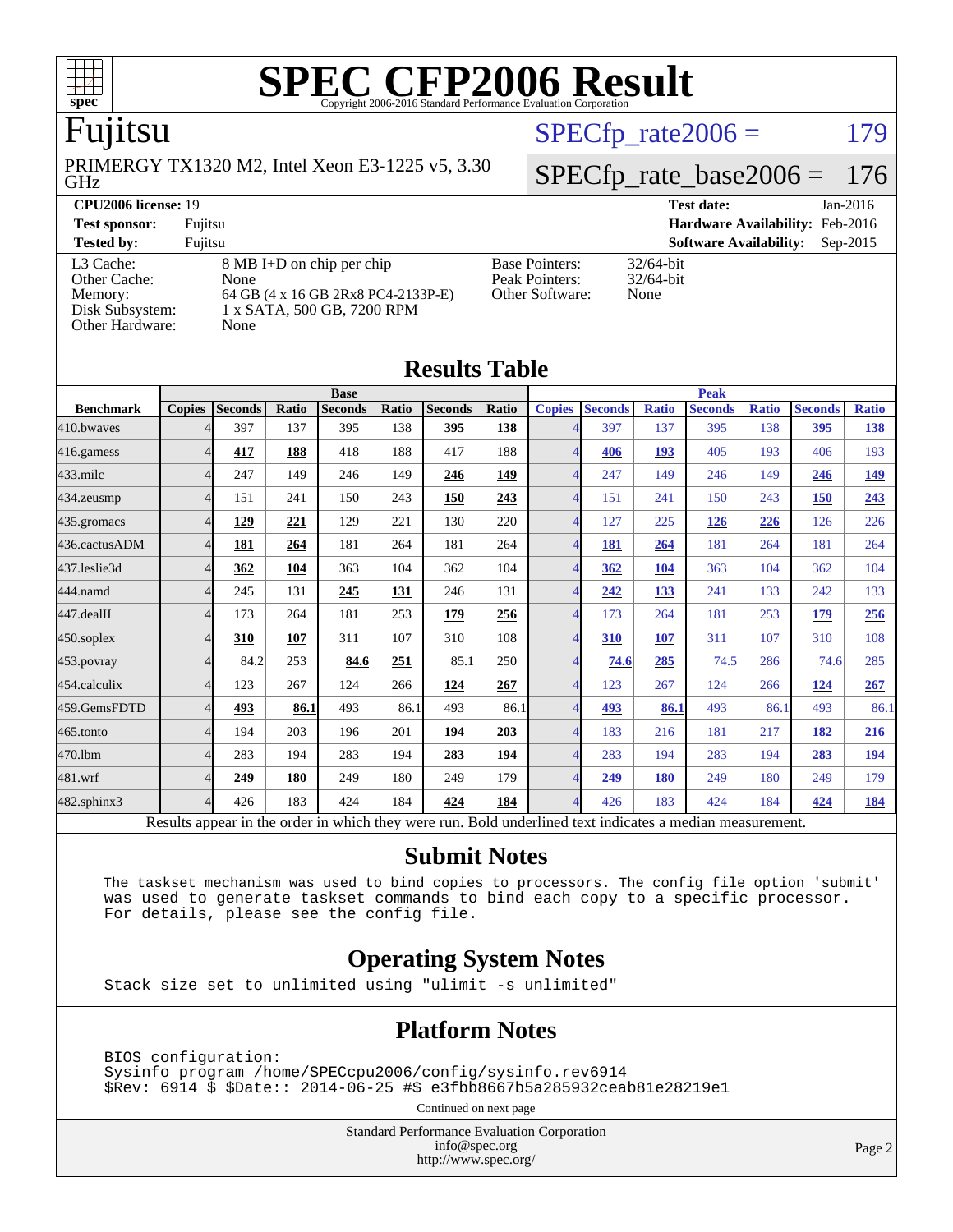

Fujitsu

GHz PRIMERGY TX1320 M2, Intel Xeon E3-1225 v5, 3.30  $SPECfp_rate2006 = 179$  $SPECfp_rate2006 = 179$ 

[SPECfp\\_rate\\_base2006 =](http://www.spec.org/auto/cpu2006/Docs/result-fields.html#SPECfpratebase2006) 176

**[CPU2006 license:](http://www.spec.org/auto/cpu2006/Docs/result-fields.html#CPU2006license)** 19 **[Test date:](http://www.spec.org/auto/cpu2006/Docs/result-fields.html#Testdate)** Jan-2016 **[Test sponsor:](http://www.spec.org/auto/cpu2006/Docs/result-fields.html#Testsponsor)** Fujitsu **[Hardware Availability:](http://www.spec.org/auto/cpu2006/Docs/result-fields.html#HardwareAvailability)** Feb-2016 **[Tested by:](http://www.spec.org/auto/cpu2006/Docs/result-fields.html#Testedby)** Fujitsu **[Software Availability:](http://www.spec.org/auto/cpu2006/Docs/result-fields.html#SoftwareAvailability)** Sep-2015

#### **[Platform Notes \(Continued\)](http://www.spec.org/auto/cpu2006/Docs/result-fields.html#PlatformNotes)**

Standard Performance Evaluation Corporation [info@spec.org](mailto:info@spec.org) <http://www.spec.org/> Page 3 running on TX1320M2 Fri Jan 8 17:57:47 2016 This section contains SUT (System Under Test) info as seen by some common utilities. To remove or add to this section, see: <http://www.spec.org/cpu2006/Docs/config.html#sysinfo> From /proc/cpuinfo model name : Intel(R) Xeon(R) CPU E3-1225 v5 @ 3.30GHz 1 "physical id"s (chips) 4 "processors" cores, siblings (Caution: counting these is hw and system dependent. The following excerpts from /proc/cpuinfo might not be reliable. Use with caution.) cpu cores : 4 siblings : 4 physical 0: cores 0 1 2 3 cache size : 8192 KB From /proc/meminfo<br>MemTotal: 65906620 kB HugePages\_Total: 0 Hugepagesize: 2048 kB /usr/bin/lsb\_release -d SUSE Linux Enterprise Server 12 From /etc/\*release\* /etc/\*version\* SuSE-release: SUSE Linux Enterprise Server 12 (x86\_64) VERSION = 12 PATCHLEVEL = 0 # This file is deprecated and will be removed in a future service pack or release. # Please check /etc/os-release for details about this release. os-release: NAME="SLES" VERSION="12" VERSION\_ID="12" PRETTY\_NAME="SUSE Linux Enterprise Server 12" ID="sles" ANSI\_COLOR="0;32" CPE\_NAME="cpe:/o:suse:sles:12" uname -a: Linux TX1320M2 3.12.48-52.27-default #1 SMP Mon Oct 5 10:08:10 UTC 2015 (314f0e3) x86\_64 x86\_64 x86\_64 GNU/Linux run-level 5 Jan 8 17:55 SPEC is set to: /home/SPECcpu2006 Filesystem Type Size Used Avail Use% Mounted on /dev/sda3 xfs 1.6T 4.0G 1.6T 1% /home Continued on next page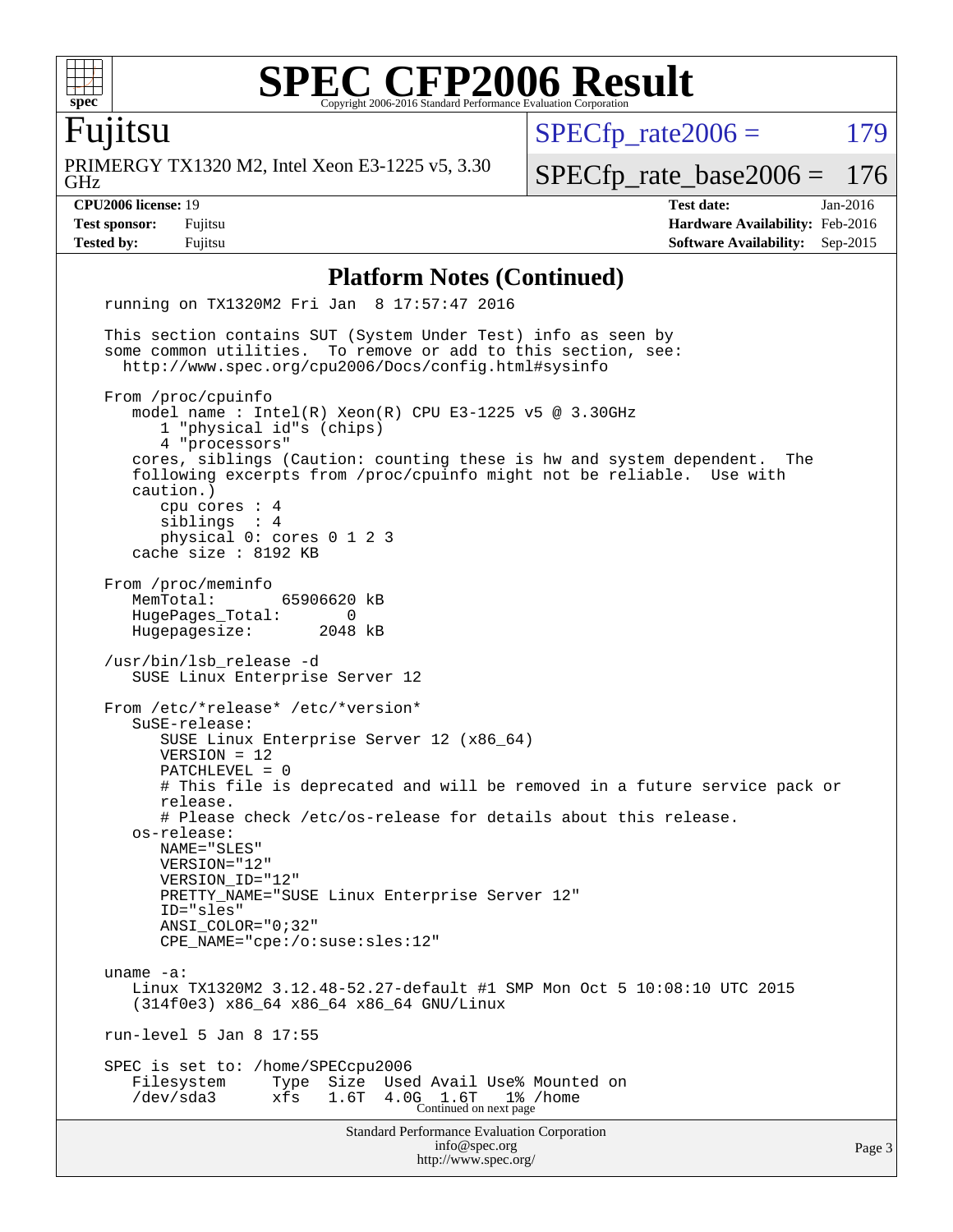

### Fujitsu

GHz PRIMERGY TX1320 M2, Intel Xeon E3-1225 v5, 3.30  $SPECTp\_rate2006 = 179$ 

[SPECfp\\_rate\\_base2006 =](http://www.spec.org/auto/cpu2006/Docs/result-fields.html#SPECfpratebase2006) 176

**[CPU2006 license:](http://www.spec.org/auto/cpu2006/Docs/result-fields.html#CPU2006license)** 19 **[Test date:](http://www.spec.org/auto/cpu2006/Docs/result-fields.html#Testdate)** Jan-2016 **[Test sponsor:](http://www.spec.org/auto/cpu2006/Docs/result-fields.html#Testsponsor)** Fujitsu **[Hardware Availability:](http://www.spec.org/auto/cpu2006/Docs/result-fields.html#HardwareAvailability)** Feb-2016 **[Tested by:](http://www.spec.org/auto/cpu2006/Docs/result-fields.html#Testedby)** Fujitsu **[Software Availability:](http://www.spec.org/auto/cpu2006/Docs/result-fields.html#SoftwareAvailability)** Sep-2015

#### **[Platform Notes \(Continued\)](http://www.spec.org/auto/cpu2006/Docs/result-fields.html#PlatformNotes)**

Additional information from dmidecode:

 Warning: Use caution when you interpret this section. The 'dmidecode' program reads system data which is "intended to allow hardware to be accurately determined", but the intent may not be met, as there are frequent changes to hardware, firmware, and the "DMTF SMBIOS" standard.

 BIOS FUJITSU // American Megatrends Inc. V5.0.0.11 R1.1.0 for D3373-A1x 10/30/2015 Memory: 4x SK Hynix HMA82GU7MFR8N-TF 16 GB 2 rank 2133 MHz

(End of data from sysinfo program)

#### **[General Notes](http://www.spec.org/auto/cpu2006/Docs/result-fields.html#GeneralNotes)**

Environment variables set by runspec before the start of the run: LD\_LIBRARY\_PATH = "/home/SPECcpu2006/libs/32:/home/SPECcpu2006/libs/64:/home/SPECcpu2006/sh"

 Binaries compiled on a system with 1x Intel Core i5-4670K CPU + 32GB memory using RedHat EL 7.1 Transparent Huge Pages enabled with: echo always > /sys/kernel/mm/transparent\_hugepage/enabled

For information about Fujitsu please visit: <http://www.fujitsu.com>

## **[Base Compiler Invocation](http://www.spec.org/auto/cpu2006/Docs/result-fields.html#BaseCompilerInvocation)**

[C benchmarks](http://www.spec.org/auto/cpu2006/Docs/result-fields.html#Cbenchmarks):

 $\text{icc}$   $-\text{m64}$ 

[C++ benchmarks:](http://www.spec.org/auto/cpu2006/Docs/result-fields.html#CXXbenchmarks) [icpc -m64](http://www.spec.org/cpu2006/results/res2016q1/cpu2006-20160125-38912.flags.html#user_CXXbase_intel_icpc_64bit_bedb90c1146cab66620883ef4f41a67e)

[Fortran benchmarks](http://www.spec.org/auto/cpu2006/Docs/result-fields.html#Fortranbenchmarks): [ifort -m64](http://www.spec.org/cpu2006/results/res2016q1/cpu2006-20160125-38912.flags.html#user_FCbase_intel_ifort_64bit_ee9d0fb25645d0210d97eb0527dcc06e)

[Benchmarks using both Fortran and C](http://www.spec.org/auto/cpu2006/Docs/result-fields.html#BenchmarksusingbothFortranandC): [icc -m64](http://www.spec.org/cpu2006/results/res2016q1/cpu2006-20160125-38912.flags.html#user_CC_FCbase_intel_icc_64bit_0b7121f5ab7cfabee23d88897260401c) [ifort -m64](http://www.spec.org/cpu2006/results/res2016q1/cpu2006-20160125-38912.flags.html#user_CC_FCbase_intel_ifort_64bit_ee9d0fb25645d0210d97eb0527dcc06e)

## **[Base Portability Flags](http://www.spec.org/auto/cpu2006/Docs/result-fields.html#BasePortabilityFlags)**

 410.bwaves: [-DSPEC\\_CPU\\_LP64](http://www.spec.org/cpu2006/results/res2016q1/cpu2006-20160125-38912.flags.html#suite_basePORTABILITY410_bwaves_DSPEC_CPU_LP64) 416.gamess: [-DSPEC\\_CPU\\_LP64](http://www.spec.org/cpu2006/results/res2016q1/cpu2006-20160125-38912.flags.html#suite_basePORTABILITY416_gamess_DSPEC_CPU_LP64) 433.milc: [-DSPEC\\_CPU\\_LP64](http://www.spec.org/cpu2006/results/res2016q1/cpu2006-20160125-38912.flags.html#suite_basePORTABILITY433_milc_DSPEC_CPU_LP64) 434.zeusmp: [-DSPEC\\_CPU\\_LP64](http://www.spec.org/cpu2006/results/res2016q1/cpu2006-20160125-38912.flags.html#suite_basePORTABILITY434_zeusmp_DSPEC_CPU_LP64)

Continued on next page

Standard Performance Evaluation Corporation [info@spec.org](mailto:info@spec.org) <http://www.spec.org/>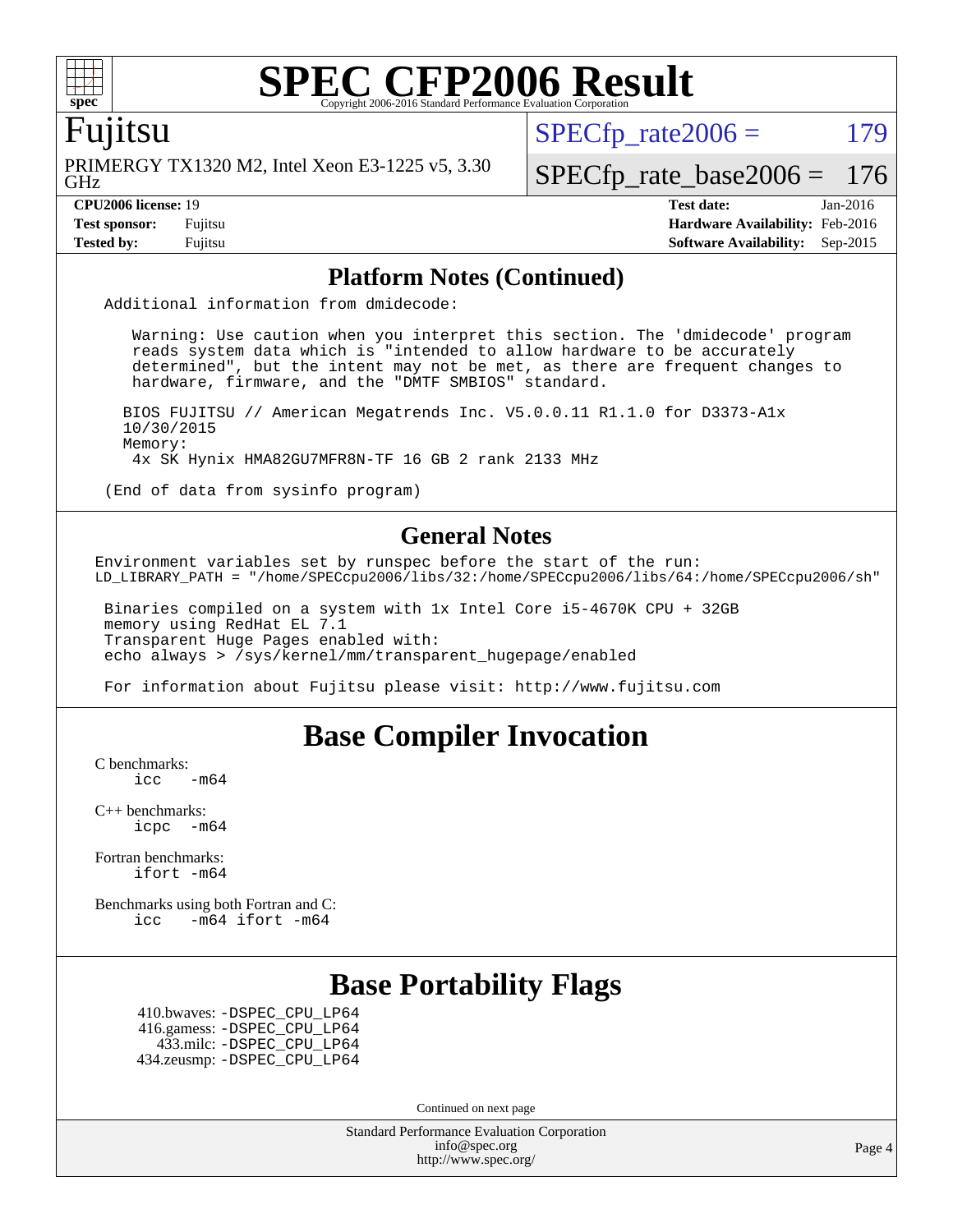

Fujitsu

GHz PRIMERGY TX1320 M2, Intel Xeon E3-1225 v5, 3.30  $SPECTp\_rate2006 = 179$ 

[SPECfp\\_rate\\_base2006 =](http://www.spec.org/auto/cpu2006/Docs/result-fields.html#SPECfpratebase2006) 176

| <b>Test sponsor:</b> | Fujitsu |
|----------------------|---------|
| Tested bv:           | Fuiitsu |

**[CPU2006 license:](http://www.spec.org/auto/cpu2006/Docs/result-fields.html#CPU2006license)** 19 **[Test date:](http://www.spec.org/auto/cpu2006/Docs/result-fields.html#Testdate)** Jan-2016 **[Hardware Availability:](http://www.spec.org/auto/cpu2006/Docs/result-fields.html#HardwareAvailability)** Feb-2016 **[Software Availability:](http://www.spec.org/auto/cpu2006/Docs/result-fields.html#SoftwareAvailability)** Sep-2015

## **[Base Portability Flags \(Continued\)](http://www.spec.org/auto/cpu2006/Docs/result-fields.html#BasePortabilityFlags)**

 435.gromacs: [-DSPEC\\_CPU\\_LP64](http://www.spec.org/cpu2006/results/res2016q1/cpu2006-20160125-38912.flags.html#suite_basePORTABILITY435_gromacs_DSPEC_CPU_LP64) [-nofor\\_main](http://www.spec.org/cpu2006/results/res2016q1/cpu2006-20160125-38912.flags.html#user_baseLDPORTABILITY435_gromacs_f-nofor_main) 436.cactusADM: [-DSPEC\\_CPU\\_LP64](http://www.spec.org/cpu2006/results/res2016q1/cpu2006-20160125-38912.flags.html#suite_basePORTABILITY436_cactusADM_DSPEC_CPU_LP64) [-nofor\\_main](http://www.spec.org/cpu2006/results/res2016q1/cpu2006-20160125-38912.flags.html#user_baseLDPORTABILITY436_cactusADM_f-nofor_main) 437.leslie3d: [-DSPEC\\_CPU\\_LP64](http://www.spec.org/cpu2006/results/res2016q1/cpu2006-20160125-38912.flags.html#suite_basePORTABILITY437_leslie3d_DSPEC_CPU_LP64) 444.namd: [-DSPEC\\_CPU\\_LP64](http://www.spec.org/cpu2006/results/res2016q1/cpu2006-20160125-38912.flags.html#suite_basePORTABILITY444_namd_DSPEC_CPU_LP64) 447.dealII: [-DSPEC\\_CPU\\_LP64](http://www.spec.org/cpu2006/results/res2016q1/cpu2006-20160125-38912.flags.html#suite_basePORTABILITY447_dealII_DSPEC_CPU_LP64) 450.soplex: [-DSPEC\\_CPU\\_LP64](http://www.spec.org/cpu2006/results/res2016q1/cpu2006-20160125-38912.flags.html#suite_basePORTABILITY450_soplex_DSPEC_CPU_LP64) 453.povray: [-DSPEC\\_CPU\\_LP64](http://www.spec.org/cpu2006/results/res2016q1/cpu2006-20160125-38912.flags.html#suite_basePORTABILITY453_povray_DSPEC_CPU_LP64) 454.calculix: [-DSPEC\\_CPU\\_LP64](http://www.spec.org/cpu2006/results/res2016q1/cpu2006-20160125-38912.flags.html#suite_basePORTABILITY454_calculix_DSPEC_CPU_LP64) [-nofor\\_main](http://www.spec.org/cpu2006/results/res2016q1/cpu2006-20160125-38912.flags.html#user_baseLDPORTABILITY454_calculix_f-nofor_main) 459.GemsFDTD: [-DSPEC\\_CPU\\_LP64](http://www.spec.org/cpu2006/results/res2016q1/cpu2006-20160125-38912.flags.html#suite_basePORTABILITY459_GemsFDTD_DSPEC_CPU_LP64) 465.tonto: [-DSPEC\\_CPU\\_LP64](http://www.spec.org/cpu2006/results/res2016q1/cpu2006-20160125-38912.flags.html#suite_basePORTABILITY465_tonto_DSPEC_CPU_LP64) 470.lbm: [-DSPEC\\_CPU\\_LP64](http://www.spec.org/cpu2006/results/res2016q1/cpu2006-20160125-38912.flags.html#suite_basePORTABILITY470_lbm_DSPEC_CPU_LP64) 481.wrf: [-DSPEC\\_CPU\\_LP64](http://www.spec.org/cpu2006/results/res2016q1/cpu2006-20160125-38912.flags.html#suite_basePORTABILITY481_wrf_DSPEC_CPU_LP64) [-DSPEC\\_CPU\\_CASE\\_FLAG](http://www.spec.org/cpu2006/results/res2016q1/cpu2006-20160125-38912.flags.html#b481.wrf_baseCPORTABILITY_DSPEC_CPU_CASE_FLAG) [-DSPEC\\_CPU\\_LINUX](http://www.spec.org/cpu2006/results/res2016q1/cpu2006-20160125-38912.flags.html#b481.wrf_baseCPORTABILITY_DSPEC_CPU_LINUX) 482.sphinx3: [-DSPEC\\_CPU\\_LP64](http://www.spec.org/cpu2006/results/res2016q1/cpu2006-20160125-38912.flags.html#suite_basePORTABILITY482_sphinx3_DSPEC_CPU_LP64)

## **[Base Optimization Flags](http://www.spec.org/auto/cpu2006/Docs/result-fields.html#BaseOptimizationFlags)**

[C benchmarks](http://www.spec.org/auto/cpu2006/Docs/result-fields.html#Cbenchmarks):

[-xCORE-AVX2](http://www.spec.org/cpu2006/results/res2016q1/cpu2006-20160125-38912.flags.html#user_CCbase_f-xAVX2_5f5fc0cbe2c9f62c816d3e45806c70d7) [-ipo](http://www.spec.org/cpu2006/results/res2016q1/cpu2006-20160125-38912.flags.html#user_CCbase_f-ipo) [-O3](http://www.spec.org/cpu2006/results/res2016q1/cpu2006-20160125-38912.flags.html#user_CCbase_f-O3) [-no-prec-div](http://www.spec.org/cpu2006/results/res2016q1/cpu2006-20160125-38912.flags.html#user_CCbase_f-no-prec-div) [-opt-prefetch](http://www.spec.org/cpu2006/results/res2016q1/cpu2006-20160125-38912.flags.html#user_CCbase_f-opt-prefetch) [-auto-p32](http://www.spec.org/cpu2006/results/res2016q1/cpu2006-20160125-38912.flags.html#user_CCbase_f-auto-p32) [-ansi-alias](http://www.spec.org/cpu2006/results/res2016q1/cpu2006-20160125-38912.flags.html#user_CCbase_f-ansi-alias) [-opt-mem-layout-trans=3](http://www.spec.org/cpu2006/results/res2016q1/cpu2006-20160125-38912.flags.html#user_CCbase_f-opt-mem-layout-trans_a7b82ad4bd7abf52556d4961a2ae94d5)

[C++ benchmarks:](http://www.spec.org/auto/cpu2006/Docs/result-fields.html#CXXbenchmarks) [-xCORE-AVX2](http://www.spec.org/cpu2006/results/res2016q1/cpu2006-20160125-38912.flags.html#user_CXXbase_f-xAVX2_5f5fc0cbe2c9f62c816d3e45806c70d7) [-ipo](http://www.spec.org/cpu2006/results/res2016q1/cpu2006-20160125-38912.flags.html#user_CXXbase_f-ipo) [-O3](http://www.spec.org/cpu2006/results/res2016q1/cpu2006-20160125-38912.flags.html#user_CXXbase_f-O3) [-no-prec-div](http://www.spec.org/cpu2006/results/res2016q1/cpu2006-20160125-38912.flags.html#user_CXXbase_f-no-prec-div) [-opt-prefetch](http://www.spec.org/cpu2006/results/res2016q1/cpu2006-20160125-38912.flags.html#user_CXXbase_f-opt-prefetch) [-auto-p32](http://www.spec.org/cpu2006/results/res2016q1/cpu2006-20160125-38912.flags.html#user_CXXbase_f-auto-p32) [-ansi-alias](http://www.spec.org/cpu2006/results/res2016q1/cpu2006-20160125-38912.flags.html#user_CXXbase_f-ansi-alias) [-opt-mem-layout-trans=3](http://www.spec.org/cpu2006/results/res2016q1/cpu2006-20160125-38912.flags.html#user_CXXbase_f-opt-mem-layout-trans_a7b82ad4bd7abf52556d4961a2ae94d5)

[Fortran benchmarks](http://www.spec.org/auto/cpu2006/Docs/result-fields.html#Fortranbenchmarks): [-xCORE-AVX2](http://www.spec.org/cpu2006/results/res2016q1/cpu2006-20160125-38912.flags.html#user_FCbase_f-xAVX2_5f5fc0cbe2c9f62c816d3e45806c70d7) [-ipo](http://www.spec.org/cpu2006/results/res2016q1/cpu2006-20160125-38912.flags.html#user_FCbase_f-ipo) [-O3](http://www.spec.org/cpu2006/results/res2016q1/cpu2006-20160125-38912.flags.html#user_FCbase_f-O3) [-no-prec-div](http://www.spec.org/cpu2006/results/res2016q1/cpu2006-20160125-38912.flags.html#user_FCbase_f-no-prec-div) [-opt-prefetch](http://www.spec.org/cpu2006/results/res2016q1/cpu2006-20160125-38912.flags.html#user_FCbase_f-opt-prefetch)

[Benchmarks using both Fortran and C](http://www.spec.org/auto/cpu2006/Docs/result-fields.html#BenchmarksusingbothFortranandC): [-xCORE-AVX2](http://www.spec.org/cpu2006/results/res2016q1/cpu2006-20160125-38912.flags.html#user_CC_FCbase_f-xAVX2_5f5fc0cbe2c9f62c816d3e45806c70d7) [-ipo](http://www.spec.org/cpu2006/results/res2016q1/cpu2006-20160125-38912.flags.html#user_CC_FCbase_f-ipo) [-O3](http://www.spec.org/cpu2006/results/res2016q1/cpu2006-20160125-38912.flags.html#user_CC_FCbase_f-O3) [-no-prec-div](http://www.spec.org/cpu2006/results/res2016q1/cpu2006-20160125-38912.flags.html#user_CC_FCbase_f-no-prec-div) [-opt-prefetch](http://www.spec.org/cpu2006/results/res2016q1/cpu2006-20160125-38912.flags.html#user_CC_FCbase_f-opt-prefetch) [-auto-p32](http://www.spec.org/cpu2006/results/res2016q1/cpu2006-20160125-38912.flags.html#user_CC_FCbase_f-auto-p32) [-ansi-alias](http://www.spec.org/cpu2006/results/res2016q1/cpu2006-20160125-38912.flags.html#user_CC_FCbase_f-ansi-alias) [-opt-mem-layout-trans=3](http://www.spec.org/cpu2006/results/res2016q1/cpu2006-20160125-38912.flags.html#user_CC_FCbase_f-opt-mem-layout-trans_a7b82ad4bd7abf52556d4961a2ae94d5)

## **[Peak Compiler Invocation](http://www.spec.org/auto/cpu2006/Docs/result-fields.html#PeakCompilerInvocation)**

[C benchmarks](http://www.spec.org/auto/cpu2006/Docs/result-fields.html#Cbenchmarks): [icc -m64](http://www.spec.org/cpu2006/results/res2016q1/cpu2006-20160125-38912.flags.html#user_CCpeak_intel_icc_64bit_0b7121f5ab7cfabee23d88897260401c)

[C++ benchmarks:](http://www.spec.org/auto/cpu2006/Docs/result-fields.html#CXXbenchmarks) [icpc -m64](http://www.spec.org/cpu2006/results/res2016q1/cpu2006-20160125-38912.flags.html#user_CXXpeak_intel_icpc_64bit_bedb90c1146cab66620883ef4f41a67e)

[Fortran benchmarks](http://www.spec.org/auto/cpu2006/Docs/result-fields.html#Fortranbenchmarks): [ifort -m64](http://www.spec.org/cpu2006/results/res2016q1/cpu2006-20160125-38912.flags.html#user_FCpeak_intel_ifort_64bit_ee9d0fb25645d0210d97eb0527dcc06e)

```
Benchmarks using both Fortran and C: 
   icc -m64 ifort -m64
```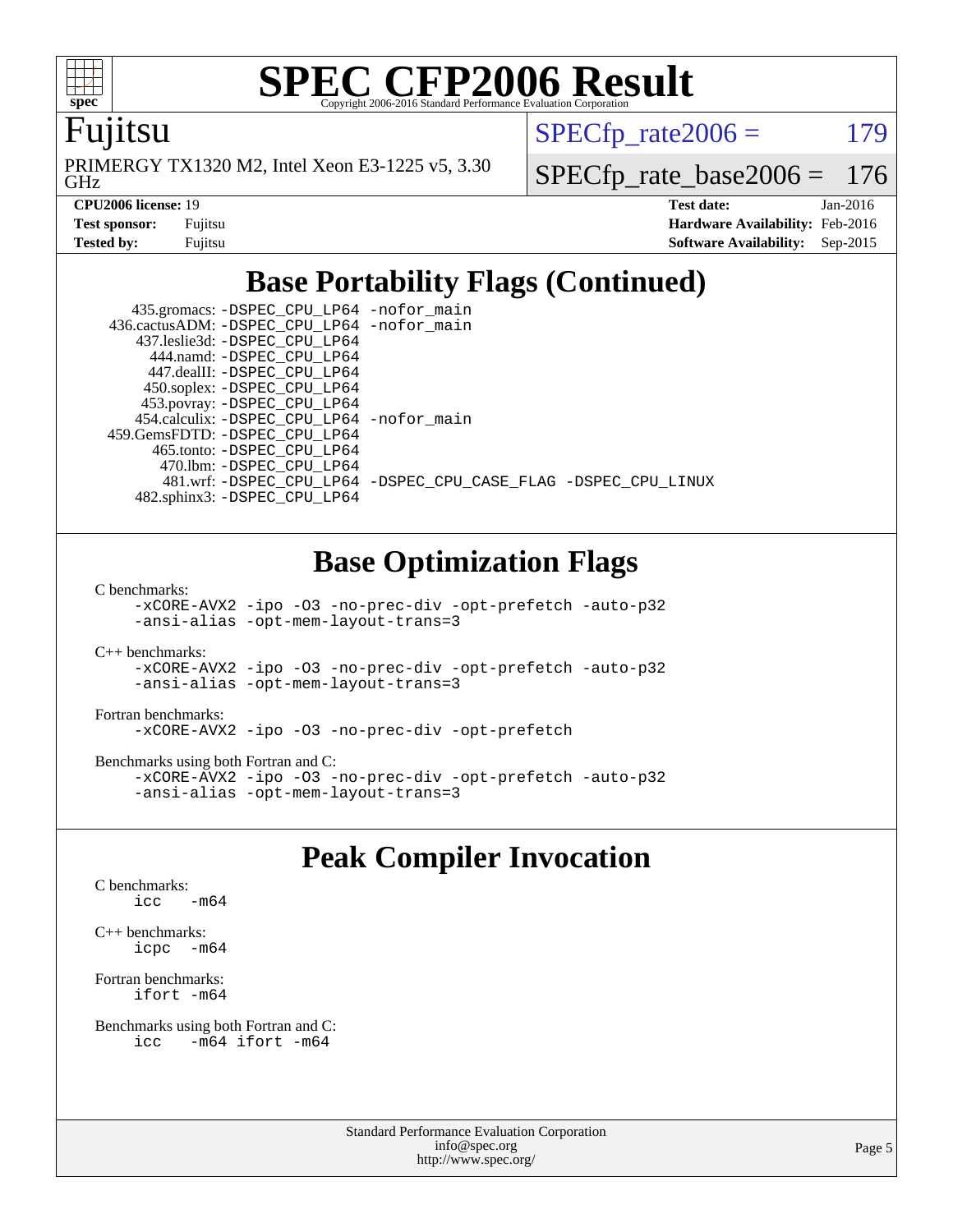

### Fujitsu

GHz PRIMERGY TX1320 M2, Intel Xeon E3-1225 v5, 3.30  $SPECTp\_rate2006 = 179$ 

[SPECfp\\_rate\\_base2006 =](http://www.spec.org/auto/cpu2006/Docs/result-fields.html#SPECfpratebase2006) 176

**[CPU2006 license:](http://www.spec.org/auto/cpu2006/Docs/result-fields.html#CPU2006license)** 19 **[Test date:](http://www.spec.org/auto/cpu2006/Docs/result-fields.html#Testdate)** Jan-2016 **[Test sponsor:](http://www.spec.org/auto/cpu2006/Docs/result-fields.html#Testsponsor)** Fujitsu **[Hardware Availability:](http://www.spec.org/auto/cpu2006/Docs/result-fields.html#HardwareAvailability)** Feb-2016 **[Tested by:](http://www.spec.org/auto/cpu2006/Docs/result-fields.html#Testedby)** Fujitsu **[Software Availability:](http://www.spec.org/auto/cpu2006/Docs/result-fields.html#SoftwareAvailability)** Sep-2015

## **[Peak Portability Flags](http://www.spec.org/auto/cpu2006/Docs/result-fields.html#PeakPortabilityFlags)**

```
Same as Base Portability Flags
```
# **[Peak Optimization Flags](http://www.spec.org/auto/cpu2006/Docs/result-fields.html#PeakOptimizationFlags)**

[C benchmarks](http://www.spec.org/auto/cpu2006/Docs/result-fields.html#Cbenchmarks):

433.milc: basepeak = yes

 $470$ .lbm: basepeak = yes

 $482$ .sphinx3: basepeak = yes

#### [C++ benchmarks:](http://www.spec.org/auto/cpu2006/Docs/result-fields.html#CXXbenchmarks)

```
 444.namd: -xCORE-AVX2(pass 2) -prof-gen:threadsafe(pass 1)
       -ipo(pass 2) -O3(pass 2) -no-prec-div(pass 2)
       -par-num-threads=1(pass 1) -opt-mem-layout-trans=3(pass 2)
       -prof-use(pass 2) -fno-alias -auto-ilp32
```
447.dealII: basepeak = yes

 $450$ .soplex: basepeak = yes

```
 453.povray: -xCORE-AVX2(pass 2) -prof-gen:threadsafe(pass 1)
        -ipo(pass 2) -O3(pass 2) -no-prec-div(pass 2)
        -par-num-threads=1(pass 1) -opt-mem-layout-trans=3(pass 2)
        -prof-use(pass 2) -unroll4 -ansi-alias
```
[Fortran benchmarks](http://www.spec.org/auto/cpu2006/Docs/result-fields.html#Fortranbenchmarks):

```
410.bwaves: basepeak = yes 416.gamess: -xCORE-AVX2(pass 2) -prof-gen:threadsafe(pass 1)
             -ipo(pass 2) -O3(pass 2) -no-prec-div(pass 2)
             -par-num-threads=1(pass 1) -prof-use(pass 2) -unroll2
             -inline-level=0 -scalar-rep-
   434.zeusmp: basepeak = yes
   437.leslie3d: basepeak = yes
459.GemsFDTD: basepeak = yes
```

```
 465.tonto: -xCORE-AVX2(pass 2) -prof-gen:threadsafe(pass 1)
       -ipo(pass 2) -03(pass 2) -no-prec-div(pass 2)-par-num-threads=1(pass 1) -prof-use(pass 2) -unroll4 -auto
       -inline-calloc -opt-malloc-options=3
```
Continued on next page

```
Standard Performance Evaluation Corporation
             info@spec.org
          http://www.spec.org/
```